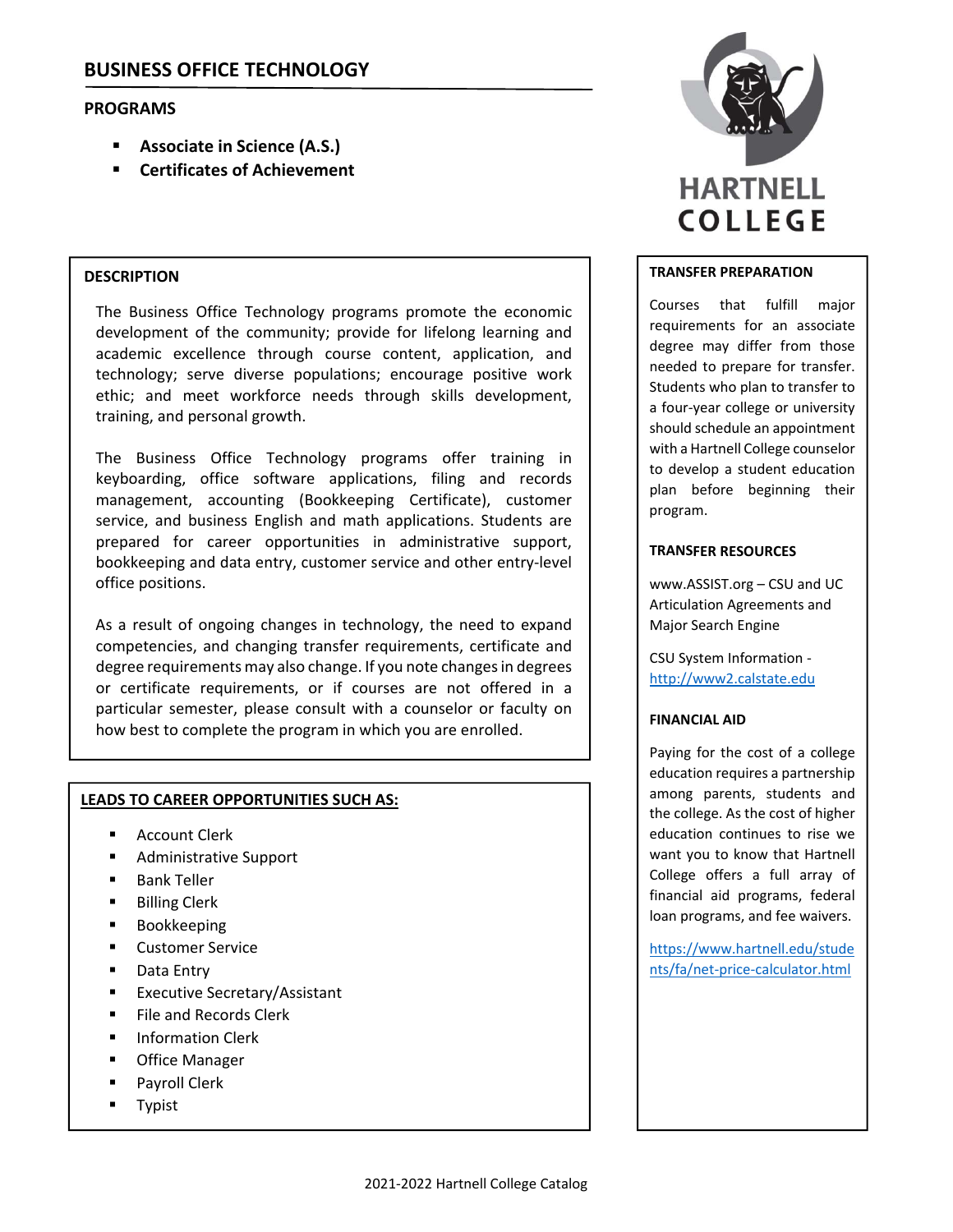# **BUSINESS OFFICE TECHNOLOGY – INFORMATION PROCESSING (AS.BST)**

## **ASSOCIATE OF SCIENCE**

**Program Outcomes**: Upon successful completion of this program a student will be able to:

- demonstrate proficiency in selecting and using appropriate business software applications and tools.
- **Perepare and deliver business documents and presentations in appropriate form, format, and** language.
- solve problems and make decisions collaboratively or independently.

## **Required Major Courses (36 units)**

| BUS-50 - Introduction to PC Applications             | 4.0 |  |  |
|------------------------------------------------------|-----|--|--|
| BUS-111 – Intermediate Office Skills                 | 3.0 |  |  |
| BUS-135 - Professionalism Office Skills              | 4.0 |  |  |
| BUS-140A & B – Keyboarding Speed and Accuracy        | 1.0 |  |  |
| BUS-150.15 - Word Processing                         | 3.0 |  |  |
| BUS-172- Machine Calculations and Records Management | 1.0 |  |  |
| BUS-173 - Filing Procedures and Records Management   | 3.0 |  |  |
| <b>BUS-175 – Business Communications</b>             | 3.0 |  |  |
| BUS-177 - Proofreading and Editing Skills            | 3.0 |  |  |
| BUS-190 - Career Management                          | 2.0 |  |  |
| BUS-194 – Human Relations in Business                | 3.0 |  |  |
| COM-1 - Introduction to Public Speaking              | 3.0 |  |  |
| ENG-1A - College Composition and Reading             | 3.0 |  |  |
| OR                                                   |     |  |  |
| ENG-1AX – Intensive College Composition and Reading  | 4.0 |  |  |
| <b>Recommended Major Electives (None Required)</b>   |     |  |  |
| BUS-32 - Introduction to Business                    | 3.0 |  |  |

#### **SUBTOTAL: 36 UNITS**

## **General Education –Required Courses**

*Students must complete one of the following General Education Plans:*

**HCCD GE** *(see page 68) MAT‐126 or higher*

 **Natural Sciences Social & Behavioral Sciences Humanities** 

**Ethnic Groups in the US Language and Rationality**

 **SUBTOTAL: 21 UNITS** 

*Students can double‐count required courses and courses for General Education Electives (Courses Numbered 1‐199) required when degree units plus GE units total fewer than 60.*

 **TOTAL: 60 UNITS**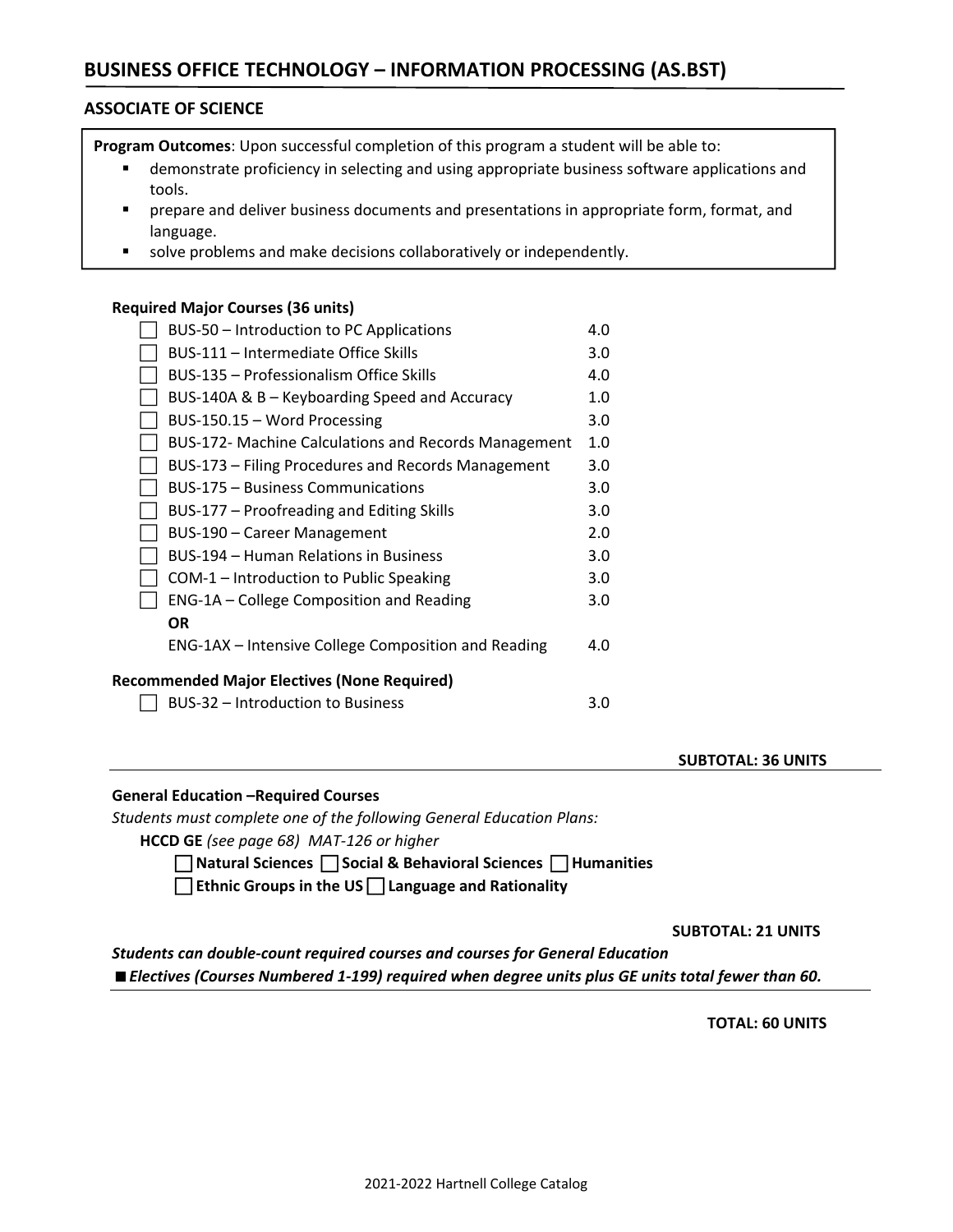## **CERTIFICATE OF ACHIEVEMENT**

**Program Outcomes**: Upon successful completion of this program a student will be able to:

- **EXECT** demonstrate proficiency in selecting and using appropriate business software applications and tools.
- prepare and deliver business documents and presentations in appropriate form, format, and language.
- solve problems and make decisions collaboratively or independently.

## **Required Major Courses (30 units)**

| BUS-50 - Introduction to PC Applications                    | 4.0 |  |  |  |
|-------------------------------------------------------------|-----|--|--|--|
| BUS-110 - Beginning Keyboarding & Document Formatting       | 2.0 |  |  |  |
| OR.                                                         |     |  |  |  |
| BUS-110A - Beginning Keyboarding                            | 1.0 |  |  |  |
| <b>AND</b>                                                  |     |  |  |  |
| BUS-110B - Beginning Formatting and Document Processing 1.0 |     |  |  |  |
| BUS-135 – Professionalism Office Skills                     | 4.0 |  |  |  |
| BUS-150.25 - Electronic Spreadsheets                        | 3.0 |  |  |  |
| BUS-152 – Introduction to Accounting                        | 4.0 |  |  |  |
| BUS-154 - Computerized Accounting                           | 3.0 |  |  |  |
| <b>BUS-172 - Business Machine Calculations</b>              | 1.0 |  |  |  |
| BUS-173 - Filing Procedures and Records Management          | 3.0 |  |  |  |
| BUS-190 - Career Management                                 | 2.0 |  |  |  |
| ENG-102 - Composition and Reading for CTE                   | 3.0 |  |  |  |
| <b>Other Required Courses</b>                               |     |  |  |  |

 $\Box$  MAT-106\*\* – Integrated Mathematics 3.0

## **TOTAL: 32 UNITS**

**\***Eligibility for ENG‐1A or ENG‐1AX fulfills this requirement.

\*\*Eligibility for MAT‐123 or any higher level math class fulfills this requirement.

## **GAINFUL EMPLOYMENT INFORMATION:**

See the certificate program cost and the employment outlook for graduates by clicking the link below: http://www.hartnell.edu/gainf ul-employment-certificateprograms‐0

## **FINANCIAL AID**

Paying for the cost of a college education requires a partnership among parents, students and the college. As the cost of higher education continues to rise we want you to know that Hartnell College offers a full array of financial aid programs, federal loan programs, and fee waivers.

https://www.hartnell.edu/stud ents/fa/net-pricecalculator.html

the contract of the contract of the